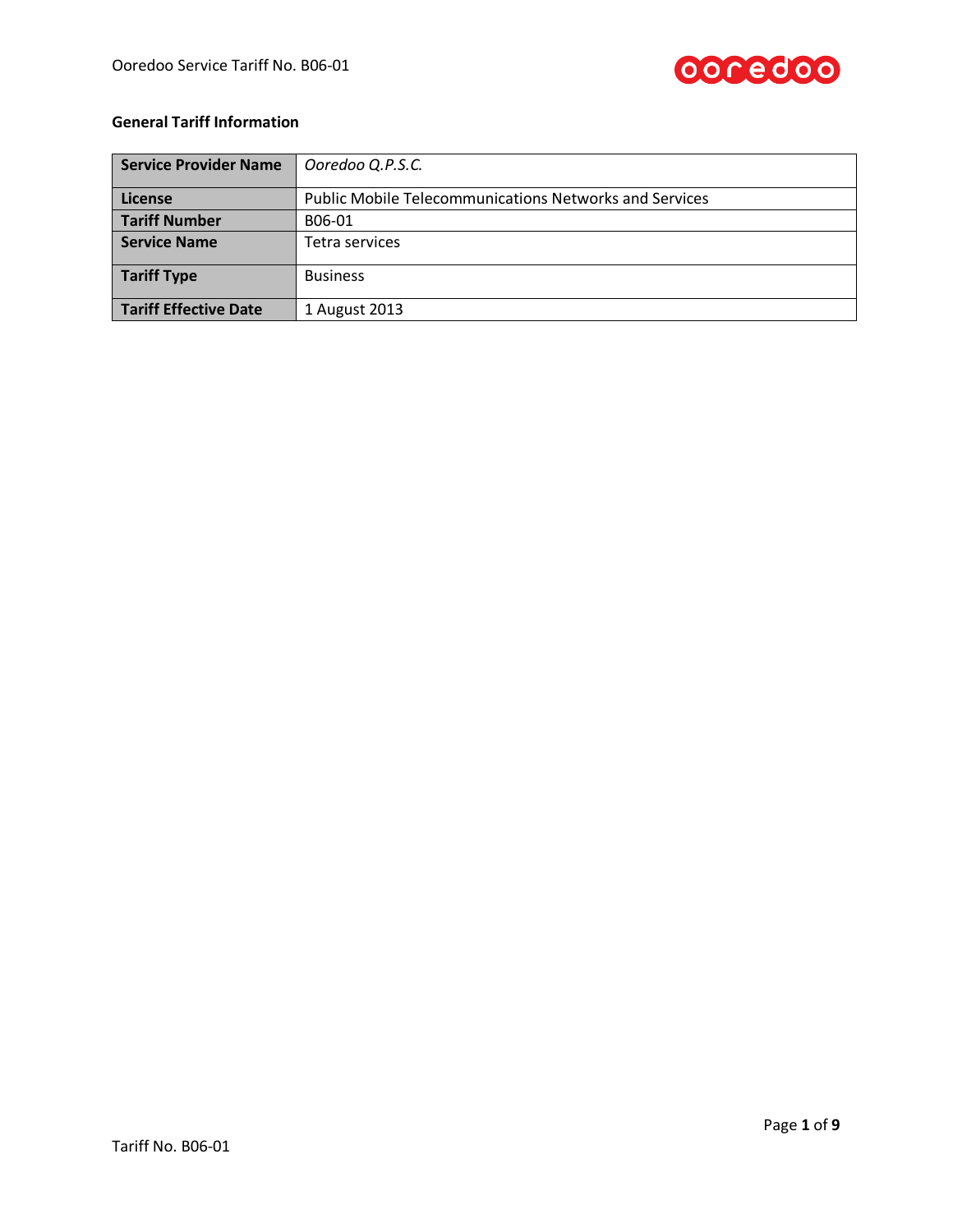

### **1. Definitions**

- 1.1 CRA: Communications Regulatory Authority of the State of Qatar.
- **1.2** Emergency Calls (Pre-emptive Calls): A call that has the ability to interrupt all calls and preempt a call in the emergency situation.
- **1.3** Half Duplex Call: A call in which only one participant can speak at a time.
- **1.4** High Priority Calls: in TETRA, different priorities can be allocated which lead to highest flexibility.
- **1.5** Individual Calls (P2P): Exchanged point-to-point connection between TETRA terminals.
- **1.6** OLO- Other Licensed Operator.
- **1.7** PABX –Private Automatic Branch Exchange: A telephone system within a company that switches calls between enterprise users on local lines while allowing all users to share a certain number of external phone lines.
- **1.8** PSTN- Public Switch Telephone Network:
- **1.9** Ooredoo Ooredoo Q.P.S.C.
- **1.10** SDS Short Data Service (same as SMS): A service to deliver short data messages between user terminals.
- **1.11** Subscriber Identity Module –Programming of ISSI (Individual Short Subscriber Identity) Digital number program contains the Subscriber's identity information and when programmed, enables the Subscriber to register onto the telecommunications network and receive the service.
- **1.12** Subscriber –The person or entity that enters into an agreement with Ooredoo to receive and pay for the Service.
- **1.13** Tariff The current tariff document.
- **1.14** Terrestrial Trunked Radio (TETRA) A communication services from both private and publicaccess mobile radio users. TETRA is a two-way communications system capable of sending and receiving short data messages simultaneously with an ongoing speech call. It allows inter-working with other communication networks via standard interfaces. TETRA is capable of call handoff between cells and it has integrated security (user/network authentication, airinterface encryption, end-to-end encryption).
- **1.15** User The natural person who uses the relevant Service.
- **1.16** VPN Virtual Private Network: VPN allows the user (company) to have full control over their own operations, while sharing the network resources.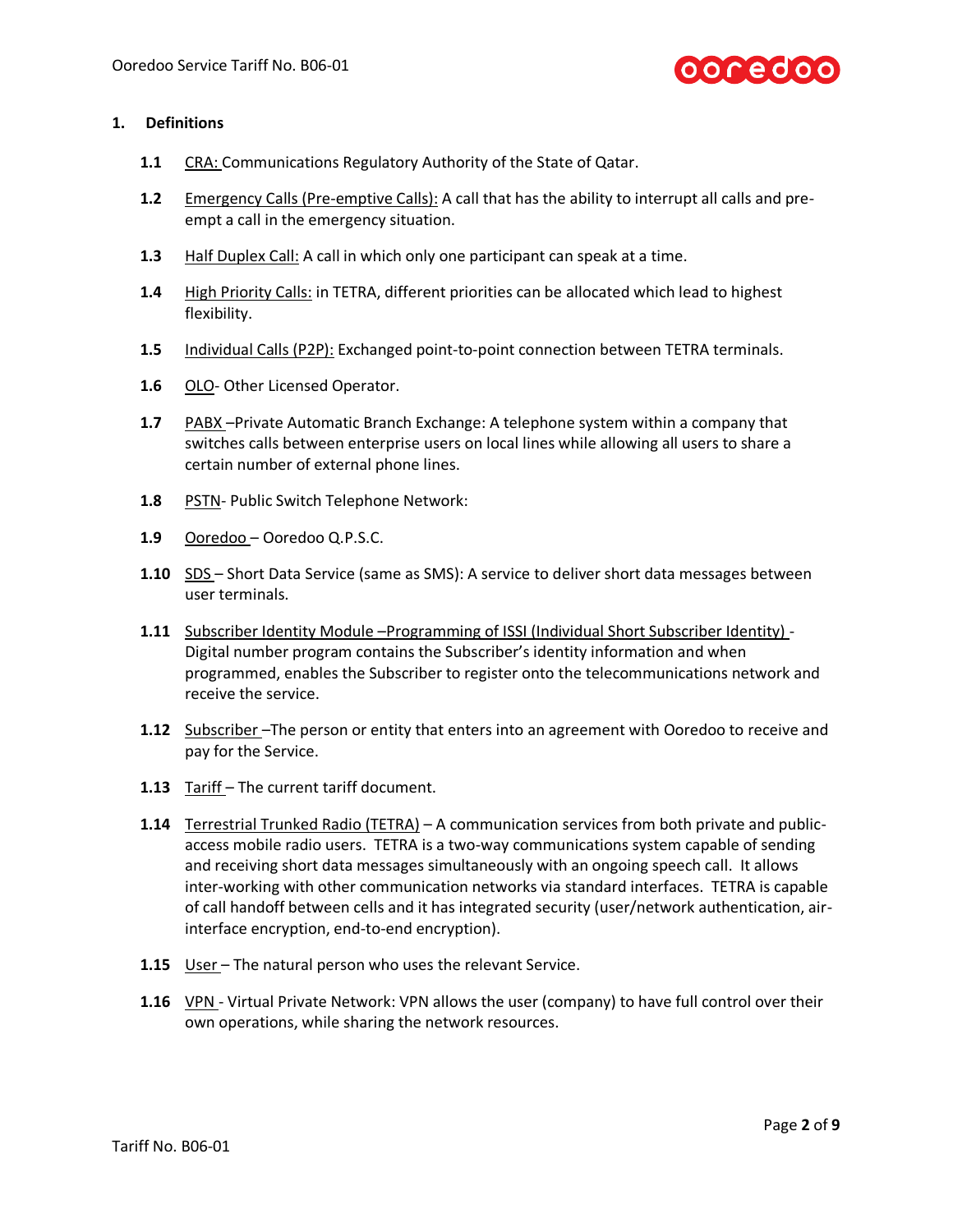

### **2. Tariff Terms and Conditions**

- **2.1** This Tariff is for a permanent standard service.
- **2.2** This Tariff contains rates and charges applicable to the provision of TETRA Service.
- **2.3** This tariff will be effective as of the date established in this tariff and will automatically cease being effective if, Ooredoo publishes a new tariff for this service or publishes notification on it webpage that this tariff is no longer effective subject to CRA approval, if required.
- **2.4** From time to time Ooredoo may publish promotions and readjustments on its webpage or by other means. Such promotions and readjustments will suspend or modify this tariff as specified by Ooredoo as of the date Ooredoo publishes such promotions or readjustments subject to CRA approval, if required.
- **2.5** These Service terms and conditions are in addition to the terms and conditions specified in Ooredoo's General Terms and Conditions for the Master Services Agreement for Business Telecommunications Services where referenced.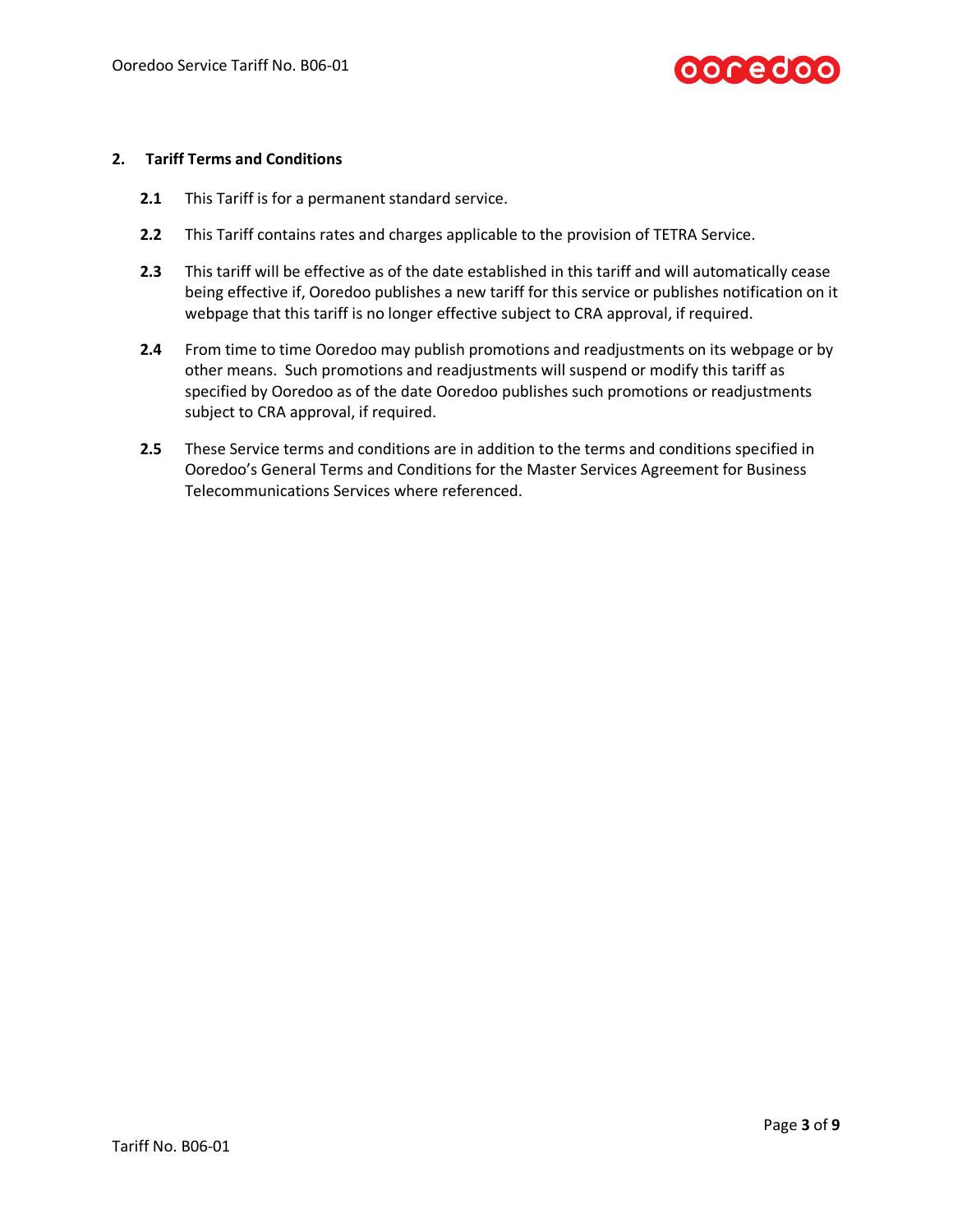

### **3. Service Description**

- **3.1 Description:** TETRA is a two-way communications system capable of sending and receiving short data messages simultaneously with an ongoing speech call. It allows inter-working with other communication networks via standard interfaces. TETRA is capable of call handover between cells and it has integrated security (user/network authentication, air-interface encryption, end-to-end encryption).
- **3.2 Commencement of Business Service**: The Subscriber will have to enter into a Service agreement with Ooredoo for accessing the services and the functionalities the TETRA System/Network is providing.

### **4. Service features and Charge Rates**

### **4.1 Service Features:**

- **4.1.1 Groups:** Tetra users can be organized into groups. A user can be in multiple groups. Each customer is managing their groups. A user of a group can only SDS, P2P and Group Call other members of that group.
- **4.1.2 Group of Groups:** an optional feature where a Tetra customer can subscribe to it and be charged as per section 3.3
- **4.1.3 Group Call:** This is the most basic voice service in TETRA. Using a simple "Push To Talk" operation to provide group communications with a fast call set-up. Tetra has a very reliable call-set up signaling protocol which ensures all users in a group are connected when a call is first initiated.
- **4.1.4 Short Date Service (SDS):** A text messaging service using standardized communications protocols that allow the exchange of short text messages between TETRA users or to send/receive a predefined status short message. Voice call and SDS can be used simultaneously.
- **4.1.5 Individual Call (P2P):** A one-to-one call. This is essentially a 'telephone' call between two TETRA radios. Once the call is established a half-duplex call between the two radios can be made.
- **4.1.6 High Priority:** During network busy periods, this service allows access to network resources in the order of the call priority status of each user terminal. For example, front line officers would be provided with the highest priority levels in a Public Safety network to maintain the highest level of service access whilst routine users would be provided with lower priority levels.
- **4.1.7 Emergency Call**: A caller has the ability to interrupt all calls and pre-empt calls in an emergency situation. The emergency call drops all active calls. Activating the emergency call automatically alerts the affiliated control room dispatcher and other terminal users in that persons talk group. The charge of this feature will be only to those who can initiate an emergency broadcast.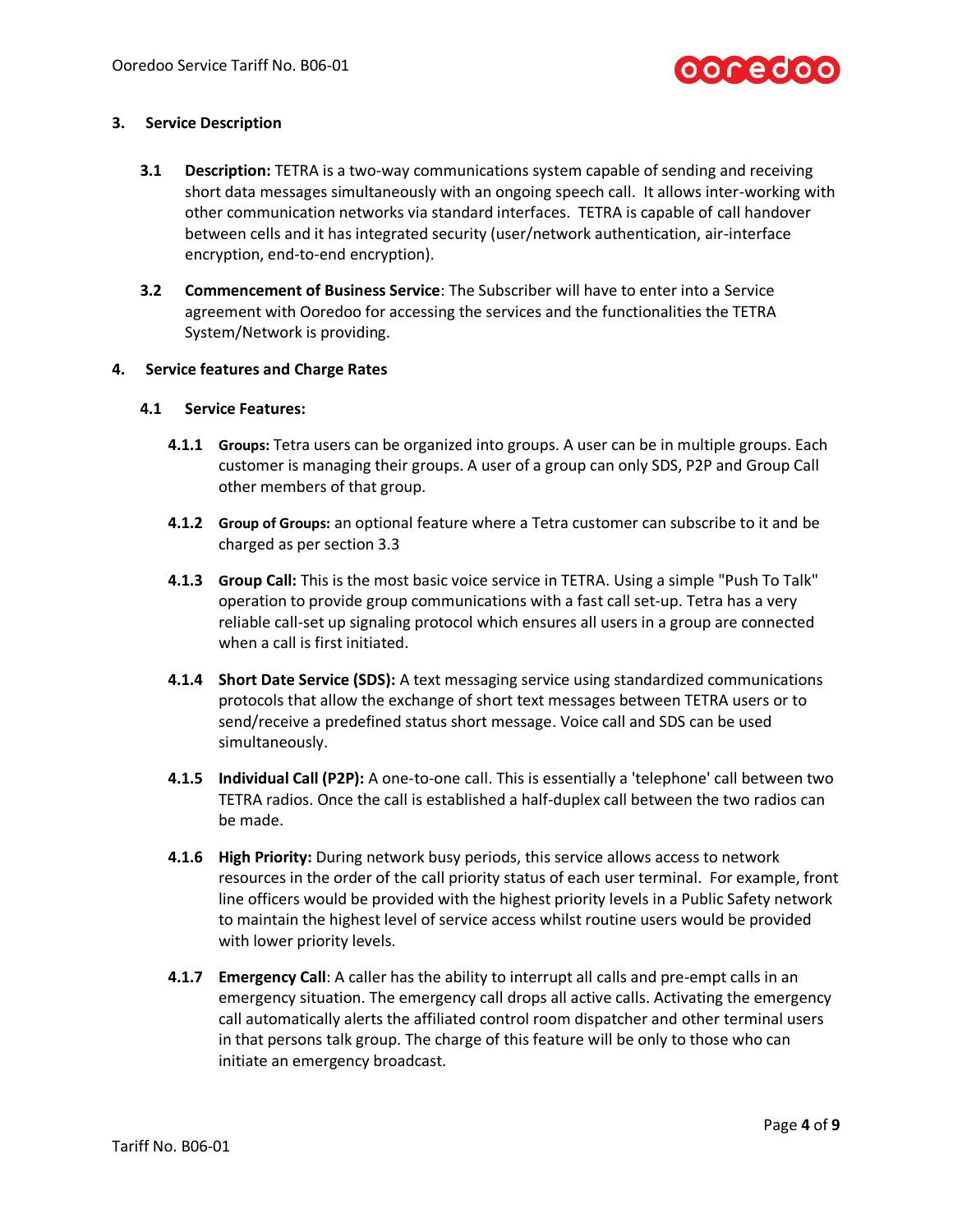

- **4.1.8 Access to National fixed/mobile network:** Handsets on the TETRA Network can be configured to be able to access the PSTN network.
- **4.1.9 Virtual Private Network (VPN**)- All VPN's (Fleets) in the network are fully independent and separated from each other, and cannot be inter-accessed, unless it is explicit specified by the VPN owner who needs such access, (e.g. Emergency Call set-up might include call access to other VPN's). A Fleet contains two groups or more.

### **4.2 Service charges:**

| <b>Service Charges</b>                                        | Set-up fees (QAR) | <b>Recurring Charges (QAR/month)</b> |                            |                            |
|---------------------------------------------------------------|-------------------|--------------------------------------|----------------------------|----------------------------|
|                                                               |                   | <b>Min 10</b><br><b>ISSIs</b>        | Min 50 ISSIs               | <b>Min 100 ISSI</b>        |
| fee/ISSI                                                      | 50                | 90                                   | 90                         | 90                         |
| Group fee/group<br>(QR)                                       | 0                 | 60<br>1 group<br>for free            | 60<br>2 groups for<br>free | 60<br>3 groups for<br>free |
| SDS (SMS)                                                     | 0                 | 0                                    | $\mathbf{0}$               | 0                          |
| <b>Individual Calls</b><br>(P2P) (per ISSI)                   | 0                 | 100                                  | 100<br>1 for free          | 100<br>2 for free          |
| <b>High Priority</b><br>Calls (per ISSI)                      | 0                 | 100                                  | 100<br>1 for free          | 100<br>2 for free          |
| <b>Emergency Calls</b><br>(per ISSI)                          | $\mathbf{0}$      | 200                                  | 200<br>1 for free          | 200<br>2 for free          |
| <b>Access to National</b><br>fixed/mobile Calls<br>(per ISSI) | 1000              | 350                                  | 350<br>1 for free          | 350<br>2 for free          |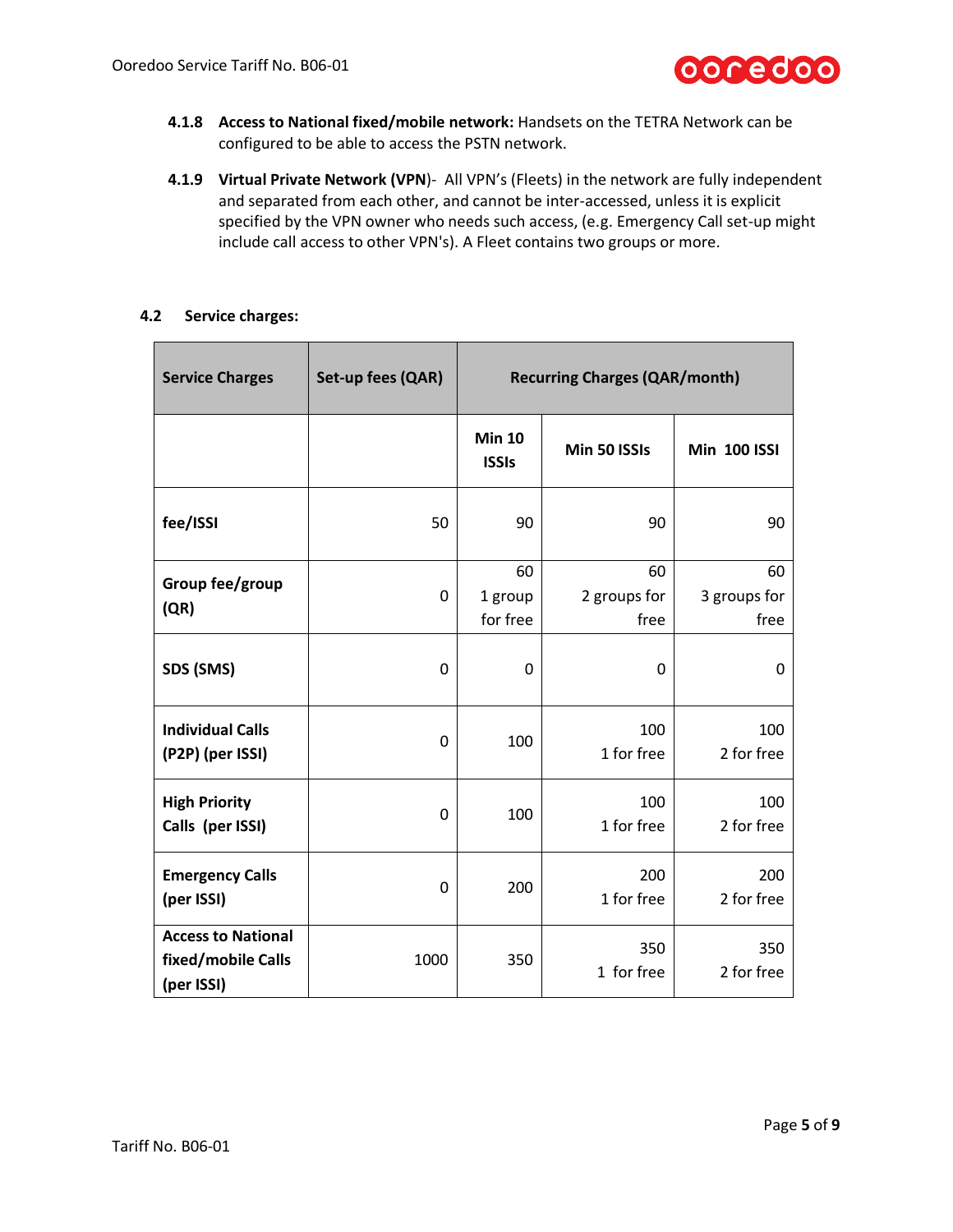

# **4.3 Account Charges**:

An Account is given to the subscriber where can he have the services which will be charged under this account as mentioned below:

| <b>Account Charges</b> | Set-up fees<br>(QAR) | <b>Recurring Charges (QAR/month)</b> |
|------------------------|----------------------|--------------------------------------|
| VPN (QR)               | 500                  | 500                                  |
| <b>Group of Groups</b> | 500                  | 1000                                 |
| per Account            | (per 35 Groups)      | (per 35 Groups)                      |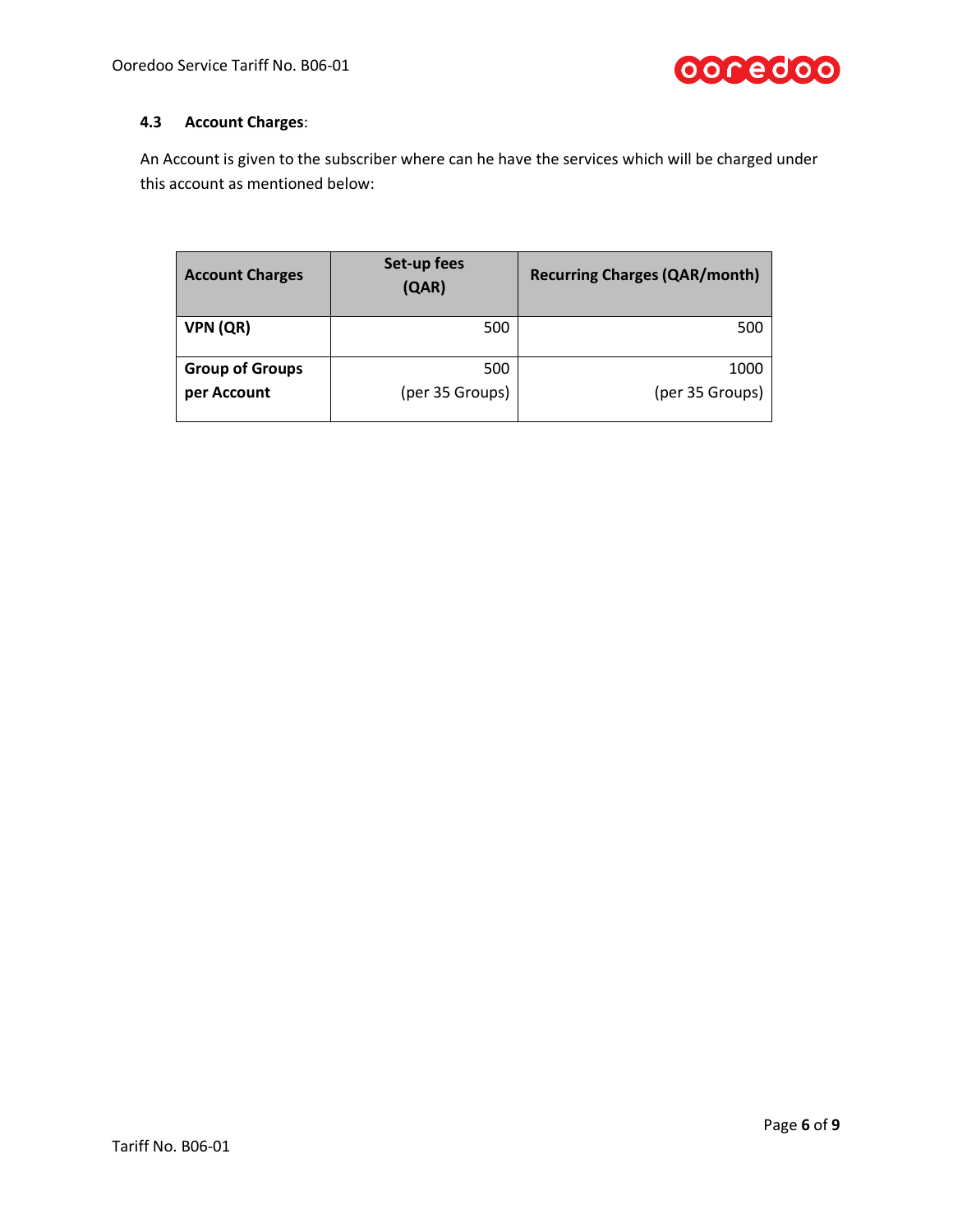

### **5. Service Provider Obligation**

- **5.1 Commencement of Service:** The service shall commence from the date of activation of service.
- **5.2 Service Provisioning Time:** If the customer location is feasible from a network perspective, Ooredoo endeavor to provision the services within a lead time of 4-6 week from the date of release of Purchase Order.

### **5.3 Service availability and limits:**

- **5.3.1** Establishing TETRA radio coverage and access to remote areas outside the basic radio covered areas can also be made upon request, but applicable charges for implementation and equipment will apply.
- **5.3.2** Certain factors, such as network changes, traffic volume, transmission limits, service outages, technical limitations, signal strength, customer device, terrain, structures, weather, or other conditions that may arise from time to time, may interfere with actual service quality and availability. IP VPN service may not be available in the subscriber's area, their specific location.
- **5.3.3** The Service is only guaranteed outdoors. Indoor solutions are available subject to additional costs for surveying the sites and to determine the technical feasibility of a business solution. The cost varies from site to site, depending on the complexity of the factors involved.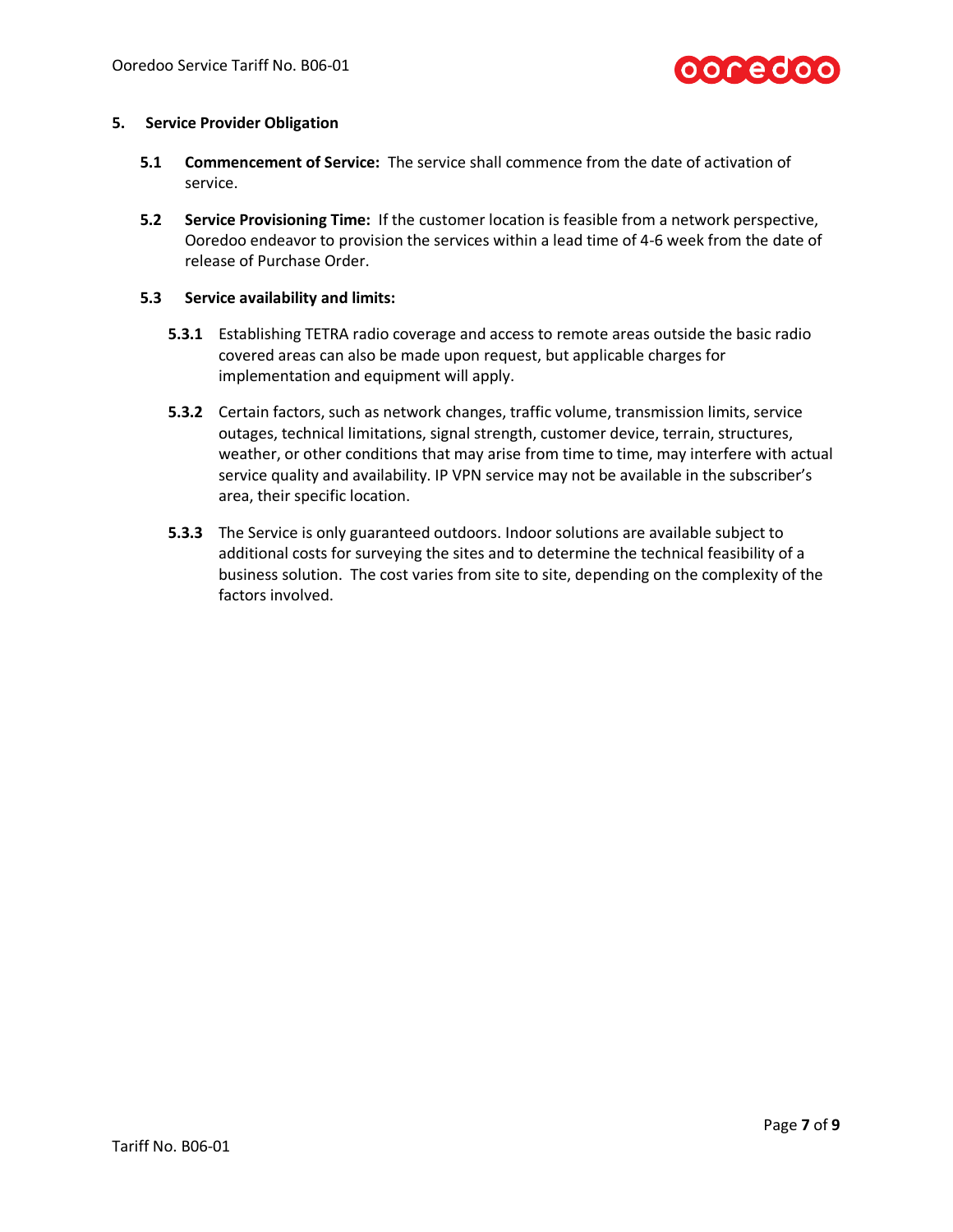

### **6. Subscriber obligations**

- **6.1 Minimum service period:** The service will be provided for a minimum service period of three (3) months from the date of activation.
- **6.2 Cancellation:** If a Subscriber terminates the contract before the end of the minimum service period term, the Subscriber will be liable to pay the full charges for duration for the minimum service period.
- **6.3 Assignment of service:** The subscriber undertakes to use the service personally and for their private interest, and shall not transfer the service or assign it to a third party without obtaining Ooredoo's prior written consent.
- **6.4 Unlicensed Services:** The Subscriber may not use the Service to provide any kind of telecommunications services that require a license from CRA. Failure to comply with this provision may result in immediate cessation of service without notice.

### **6.5 Equipment**

- **6.5.1** Handsets and fixed radios (desktop type, vehicle mounted) have to be purchased from approved vendors (agents/dealers) in Qatar for the different brands, and specifications have to be requested from these agents.
- **6.5.2** Line connected dispatchers w/ E1 (2MBit/s ISDN PRI) Line and Client Voice Recorders w/ E1 Line can be purchased from Ooredoo. E1 interface equipment w/ survey and engineering, plus eventual TETRA system expansion equipment for connections to other PMR systems must be purchased from Ooredoo.
- **6.5.3** All programming, setup and tests of radios and other programmable periphery equipment will be performed by Ooredoo before delivery to user according to "the agent – Ooredoo procedure"
- **6.5.4** Special devices such as Voice Recorder, Gateway Interface, and Dispatcher etc, which operate directly on networks and not on radio linked terminals, have to be procured through Ooredoo. Pricing of the latter will be calculated on actual cost basis. A number of these devices have to be located on users' premises to include appropriate Telecom links to be furnished by client.

**\* \* \* END OF TARIFF \* \* \***